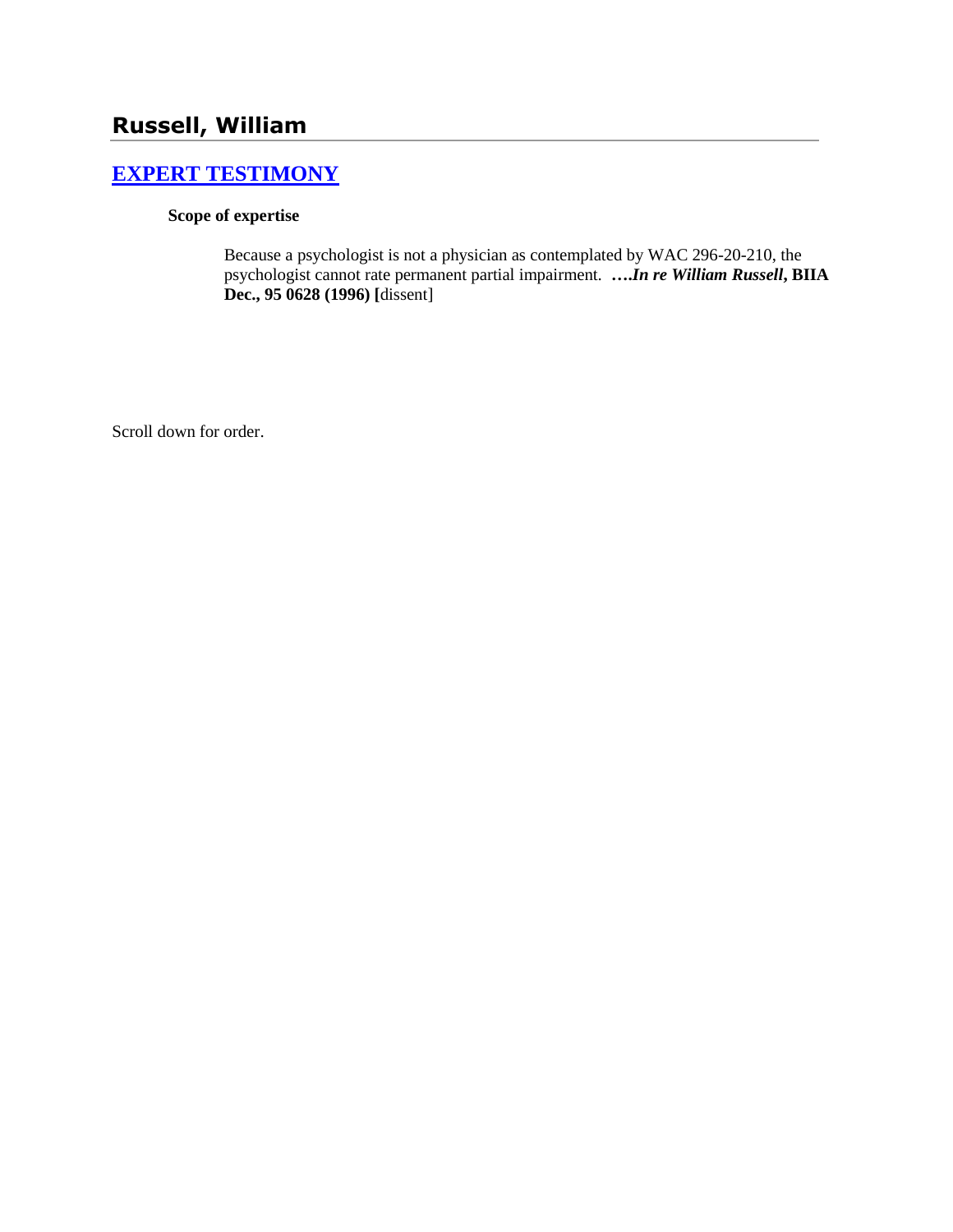## **BEFORE THE BOARD OF INDUSTRIAL INSURANCE APPEALS STATE OF WASHINGTON**

**)**

**IN RE: WILLIAM C. RUSSELL ) DOCKET NOS. 95 0628 & 95 0712**

**CLAIM NOS. T-332305 & T-121166 ) DECISION AND ORDER** 

APPEARANCES:

Claimant, William C. Russell, by Small, Snell, Weiss & Comfort, P.S., per Richard E. Weiss and Kathryn C. Comfort

Self-Insured Employer, Clover Park School District #400, by Thomas G. Hall & Associates, per Thomas G. Hall

In the matter assigned Docket No. 95 0628, the claimant, William C. Russell, filed an appeal with the Board of Industrial Insurance Appeals on February 14, 1995, from an order of the Department of Labor and Industries dated January 11, 1995. The order canceled a February 28, 1994 order and closed the claim with time loss compensation as paid through June 26, 1991, and with a permanent partial disability award of Category 2 for cervical impairment, less prior awards. No permanent partial disability award was paid for low back injury over and above that paid on Claim No. T-121166. **AFFIRMED**.

In the matter assigned Docket No. 95 0712, the claimant, William C. Russell, filed an appeal with the Board of Industrial Insurance Appeals on February 15, 1995, from an order of the Department of Labor and Industries dated January 11, 1995. The order closed the claim with time loss compensation as paid through February 3, 1989, and with a permanent partial disability award of Category 2 for low back impairment. **AFFIRMED**.

## **DECISION**

Pursuant to RCW 51.52.104 and RCW 51.52.106, this matter is before the Board for review and decision on a timely Petition for Review filed by the self-insured employer, Clover Park School District #400 (Clover Park), to a Proposed Decision and Order issued on February 13, 1996, in which the order of the Department issued in Claim No. T-332305 on January 11, 1995, was

7/12/96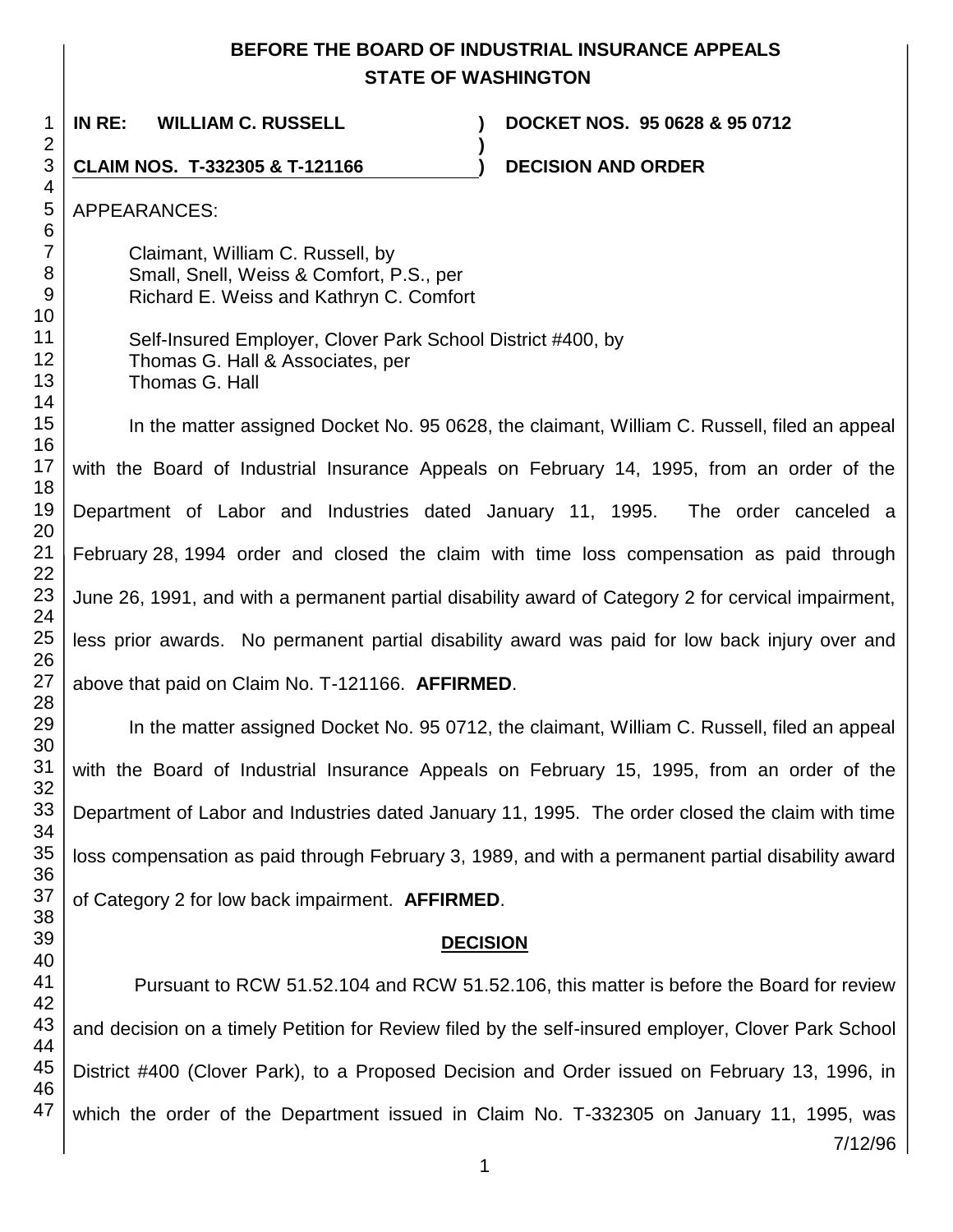reversed and remanded to the Department with directions to find that Mr. Russell was a totally and permanently disabled worker as of June 27, 1991.

We find it necessary to address one of the evidentiary rulings. On November 8, 1995, Nancy King, Ph.D., testified in this case. Ms. King is a clinical and vocational psychologist. She is not a medical doctor. During her testimony, Ms. King was asked by claimant's counsel if she had an opinion concerning Mr. Russell's psychiatric impairment. Over the objection of counsel for the self-insured employer, Ms. King's Category 4 (WAC 296-20-340) permanent partial disability rating was admitted.

WAC 296-20-210 codified the general rules used for conducting uniform medical examinations and for determining permanent partial disability ratings. Subsection (1) provides that, "Examinations for the medical determination of the extent of permanent bodily impairment shall be made only by physicians currently licensed to practice medicine and surgery." A psychologist is not a "physician" as contemplated by WAC 296-20-210. *See*, WAC 296-20-01002. Therefore, we sustain the employer's objection at page 35 of the November 8, 1995 transcript and strike the response that appears at page 35, lines 17-22. When reaching this decision we are cognizant that we have permitted psychologists to testify to the causal relationship between a given industrial event and existence of a psychiatric condition. *See*, *In re Robert Hedblum*, BIIA Dec., 88 2237 (1989). Nonetheless, the interpretation of that case should not be construed to extend authority to a psychologist to rate permanent partial impairment in derogation of WAC 296-20-210(1).

The Board has reviewed the remaining evidentiary rulings in the record of proceedings and finds that no prejudicial error was committed. Those rulings are affirmed.

In addition to correcting the above described evidentiary ruling, we have granted review because we do not believe that the testimony presented demonstrates that Mr. Russell was a totally and permanently disabled worker. After the second industrial injury (April 4, 1990), the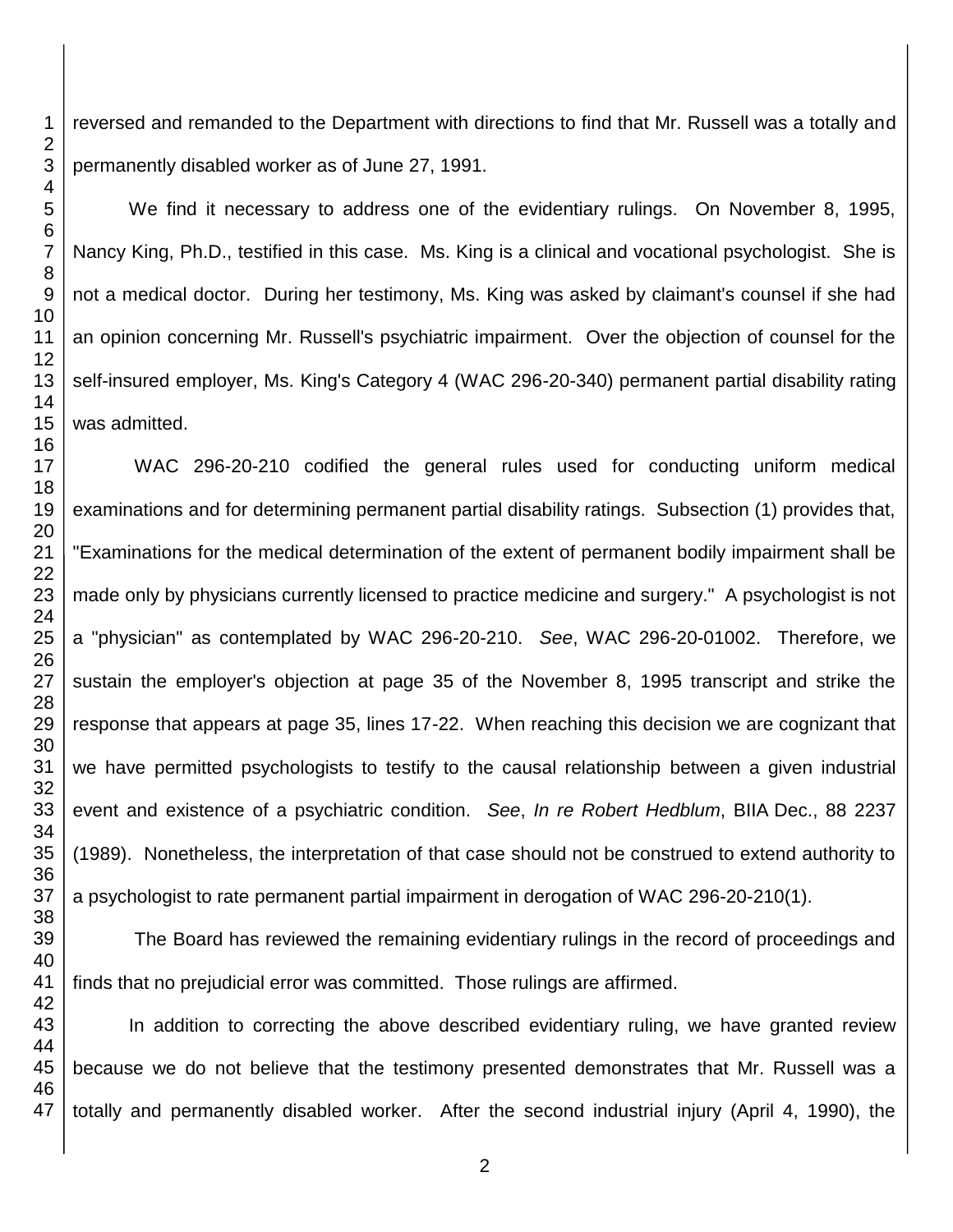employer offered Mr. Russell a legitimate job opportunity that met Mr. Russell's physical limitations. We reach this conclusion after examining the employer's past history of providing work duty accommodations to Mr. Russell after his first industrial injury (February 18, 1988).

Specifically, Mr. Russell injured his low back on February 18, 1988, when he slipped and fell while in the course of employment with Clover Park. He returned to work in January 1989. The self-insured employer made sufficient accommodations according to Mr. Russell's own admissions. He noted that the employer allowed him to rest on a cot as needed. Further, Mr. Russell claimed that his supervisor would drive him home on tough days. Pedro S. Gonzalez, Mr. Russell's friend and a witness called on his behalf, acknowledged that Mr. Russell was given a lot of leeway. The past actions by the self-insured employer are an indicator that the job offers made to Mr. Russell after the second industrial injury were legitimate and credible.

Mr. Thomas Eklund, the past risk manager with the self-insured employer, was instrumental in developing the job positions for Mr. Russell after his second injury. We find Mr. Eklund's testimony to be credible because he no longer works for Clover Park and does not have a personal stake in the outcome of this case. On May 30, 1991, Mr. Russell was offered a position as a building maintenance helper. The physical demands of this position included no lifting over ten pounds, no stooping, no bending, and no pushing or pulling. Mr. Russell refused this position.

On January 23, 1992, Mr. Russell was offered a position as a building maintenance helper/truck driver. The physical requirements for this job were the same as the one offered on May 30, 1991, except Mr. Russell would be required to ride back to the shop and pick up small tools or parts when requested. Mr. Russell refused this offer.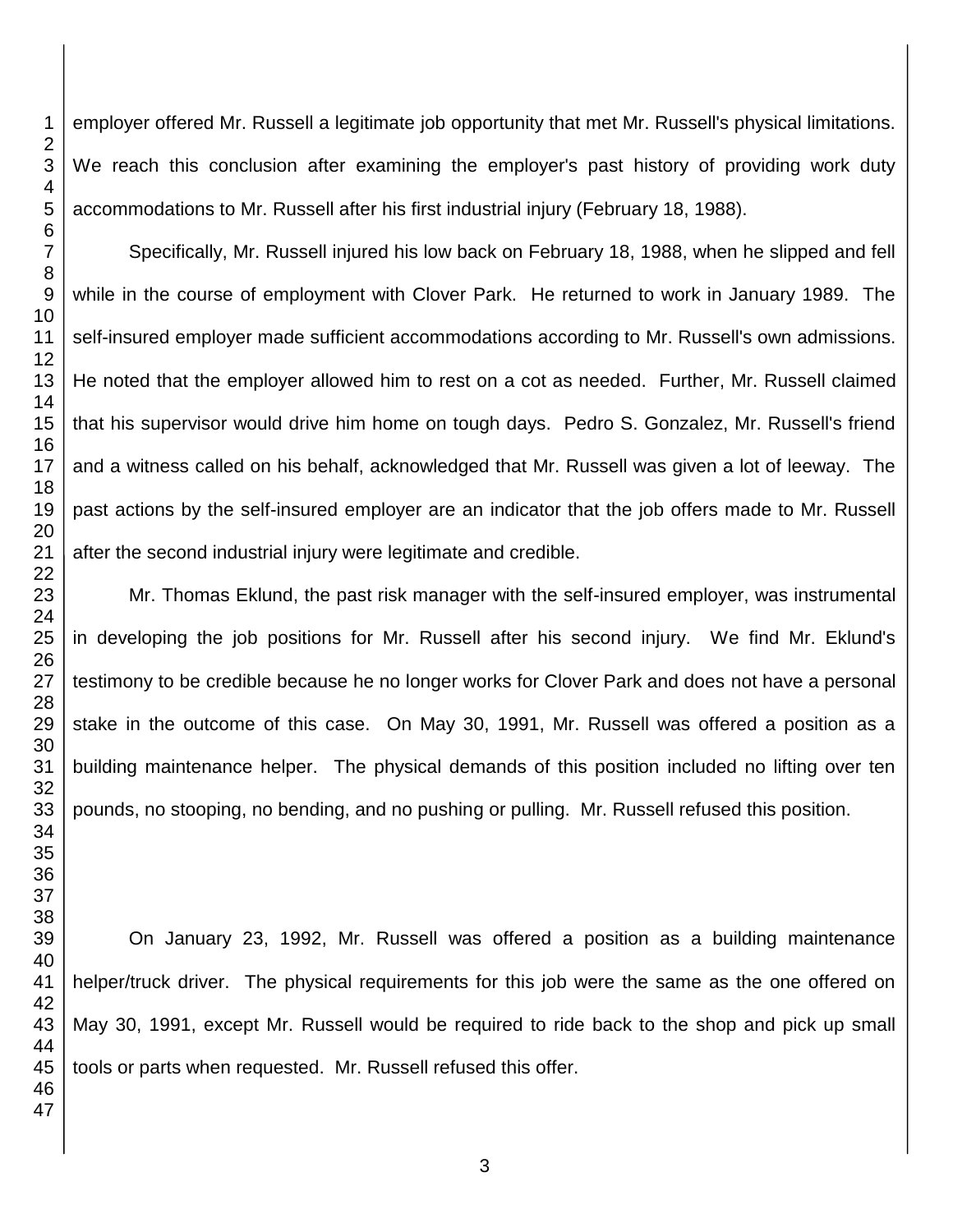The positions offered May 30, 1991 and January 23, 1992, were within Mr. Russell's physical capabilities. Dr. Roy D. Broman, a physician called to testify on behalf of Mr. Russell, felt that the claimant could work in a light to sedentary job that did not require prolonged sitting. The job offers made by the self-insured employer were within Dr. Broman's estimates of Mr. Russell's capabilities. Drs. George Delyanis, Scott V. Linder, Dan A. Welch, Phillip Grisham, and David M. Chaplin all believed that Mr. Russell's capabilities exceeded those provided by Dr. Broman.

Of all the physicians who testified in this case, Dr. James A. Nowogroski was the only doctor who felt that Mr. Russell suffered from physical restrictions severe enough to prevent him from accepting the two positions offered by Clover Park. Specifically, he did not believe that Mr. Russell could sit for more than 5 to 10 minutes, stand for more than 15 minutes, lift more than 5 pounds, bend, squat, kneel, nor crawl. These restrictions are not persuasive because Mr. Russell sat longer than the period described in Dr. Nowogroski's testimony during the hearing, and he admitted that he could lift 10 to 15 pounds of groceries. In essence, Mr. Russell could physically perform the jobs offered by Clover Park.

The pivotal question is whether Mr. Russell was precluded from employment when taking into consideration his physical restrictions together with any residuals from any *psychiatric* disorder.

Ms. King, after conducting a vocational/psychological evaluation, did not believe that Mr. Russell was employable. In many instances, a combined vocational evaluation and psychological work-up provides added information on a person's ability to return to work. In this case, we do not find Ms. King's opinions persuasive because she failed to spend the time necessary to perform a credible evaluation. Specifically, Ms. King admitted that she did not spend enough time to obtain sufficient information to determine whether Mr. Russell had any personality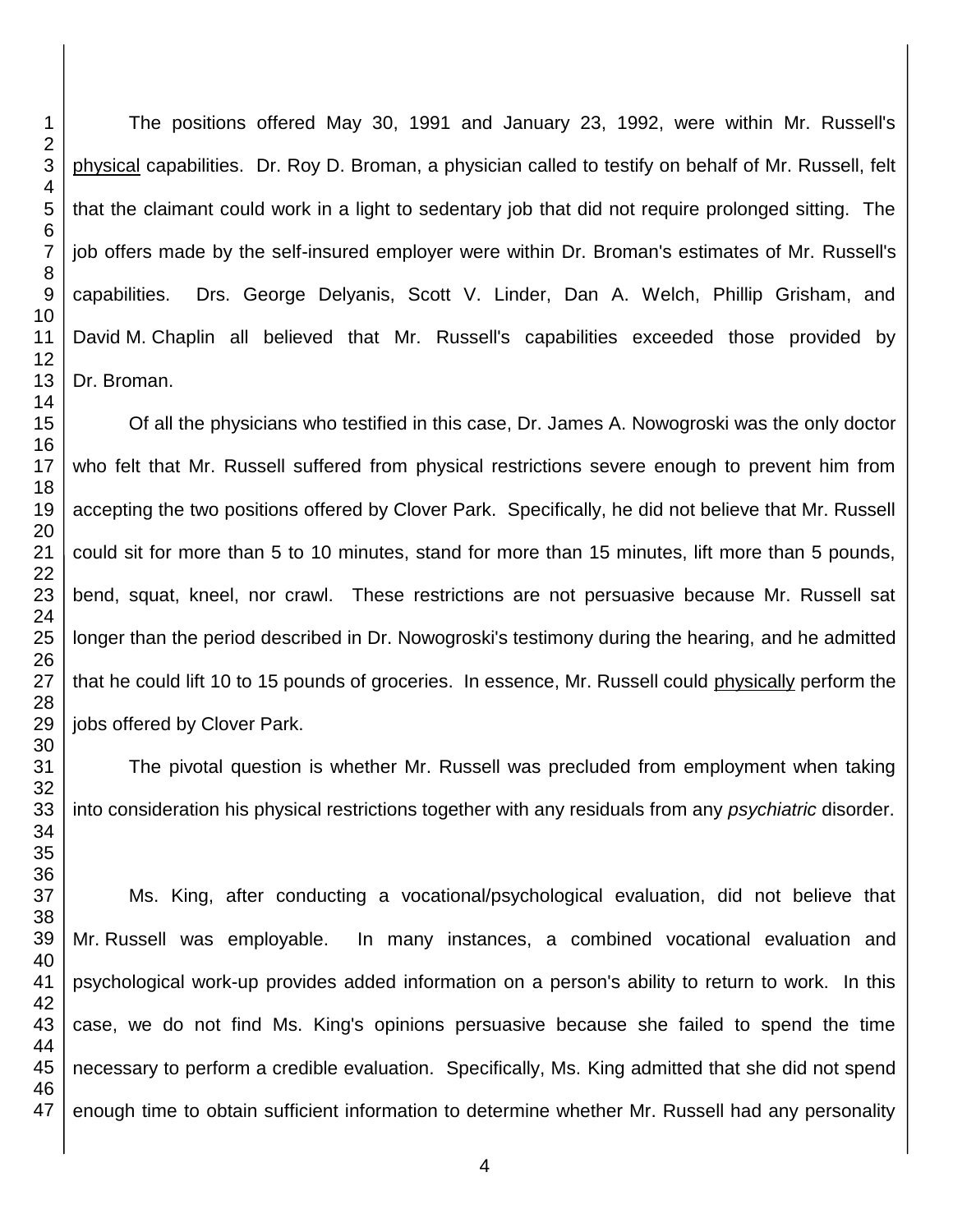disorders. This was a determination that she could have made as it was within her stated area of expertise. This type of information is imperative in order to determine whether any psychiatric barriers were related to the industrial injuries, or whether they developed as a natural progression of some other unrelated event. This information is also essential to evaluate any mental/emotional obstacles to employment.

Likewise, Ms. King did not investigate whether the self-insured employer would make any job duty accommodations. She stated that employment was not likely because Mr. Russell would have to lie down during the day. Nonetheless, she failed to discover that the self-insured employer had made such accommodations in the past. Further, Ms. King failed to obtain an accurate description of Mr. Russell's physical capabilities. She considered a performance based physical capacities evaluation by Dr. Welch in 1992, as providing the proper level of restrictions. Dr. Welch personally challenged his own findings because Mr. Russell did not put forth a consistent effort. We are further concerned that Ms. King was not familiar with the Washington Administrative Code provisions for performing psychological evaluations.

For the above reasons, we believe that Ms. King's evaluation is suspect and not persuasive. We, accordingly, hold that Mr. Russell could have performed either of the jobs that Clover Park had offered him and that he is not entitled to benefits as a permanently totally disabled worker.

## **FINDINGS OF FACT**

1. On April 30, 1990, the Department of Labor and Industries received an application for benefits alleging an industrial injury to the claimant on April 4, 1990, during the course of his employment with Clover Park School District #400. The claim was allowed, assigned Claim No. T-332305, and benefits paid. On February 28, 1994, the Department issued an order closing the claim with time loss compensation as paid through June 26, 1991, and with a permanent partial disability award of Category 2 for low back impairments. Following a timely appeal from the claimant and a Department abeyance order, an order was issued on January 11, 1995, canceling the February 28, 1994 order and closing the claim with time loss compensation as paid through June 26, 1991, and with a permanent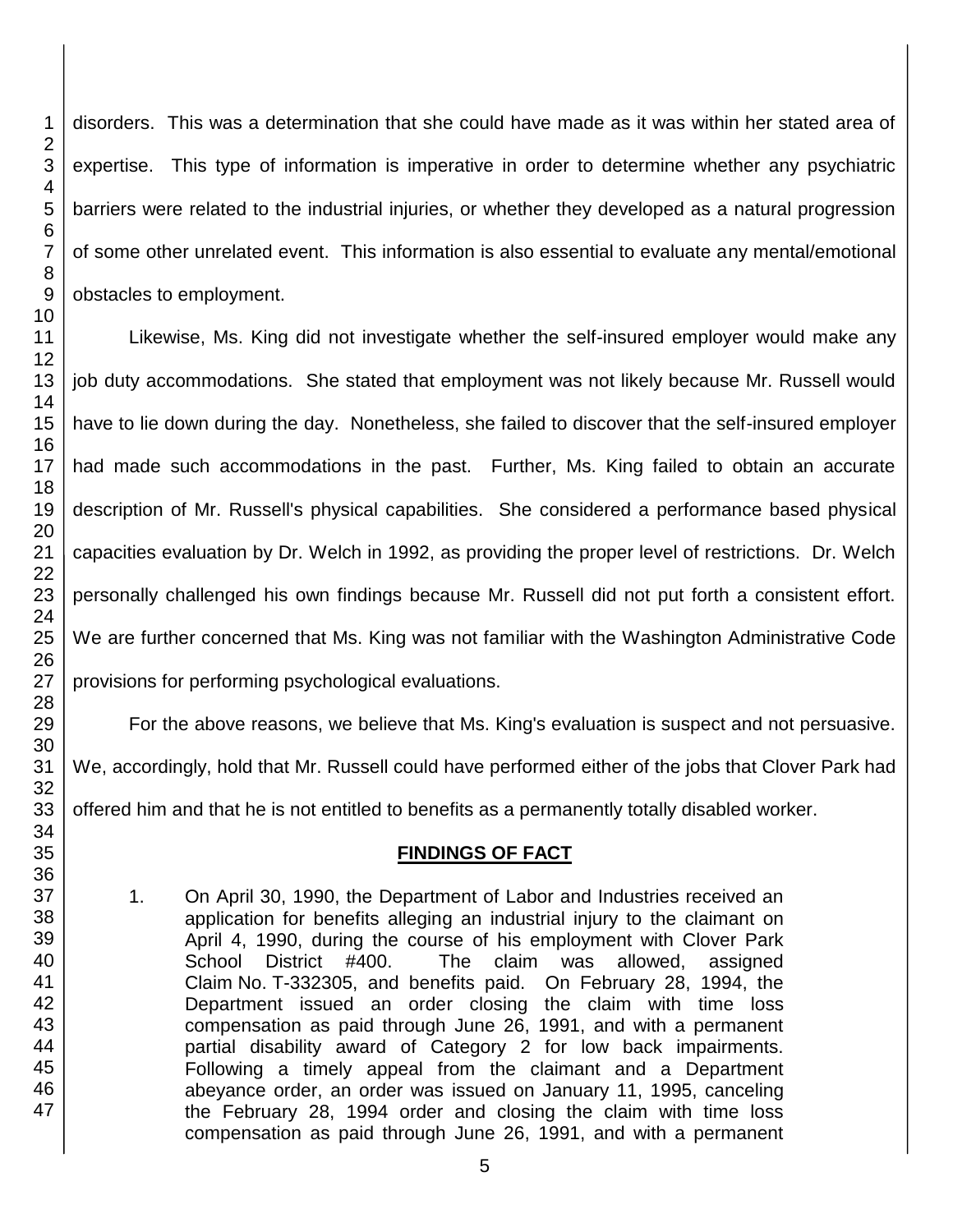partial disability award of Category 2 for cervical impairment. No permanent partial disability award was paid for the low back injury over and above that paid on Claim No. T-121166. The claimant appealed this order to the Board on February 14, 1995, and the appeal was assigned Docket No. 95 0628.

- 2. On April 4, 1988, the Department received an application for benefits alleging an industrial injury to the claimant on February 18, 1988, during the course of his employment with Clover Park School District #400. The claim was allowed, assigned Claim No. T-121166, and benefits paid. On January 11, 1995, the Department issued an order closing the claim with time loss compensation as paid through February 3, 1989, and with a permanent partial disability award of Category 2 for low back impairments. The claimant appealed this order to the Board on February 15, 1995, and the appeal was assigned Docket No. 95 0712.
- 3. As of June 27, 1991 and January 11, 1995, the claimant's low back condition, proximately caused by the February 18, 1988 industrial injury, was fixed and no longer in need of further necessary and proper medical treatment. The condition merited the permanent partial disability award granted by the Department.
- 4. As of June 27, 1991 and January 11, 1995, the claimant's low back and cervical conditions, proximately caused by the April 4, 1990 industrial injury, were fixed and no longer in need of further necessary and proper medical treatment. The conditions merited the permanent partial disability award granted by the Department.
- 5. Mr. Russell could work in a light to sedentary capacity between June 27, 1991 and January 11, 1995. On May 30, 1991, Mr. Russell was offered a position as a building maintenance helper by Clover Park School District #400. The physical demands of that position were within Mr. Russell's physical capacities. Mr. Russell refused this position for personal reasons.

On January 23, 1992, Mr. Russell was offered a position as a building maintenance helper/truck driver by Clover Park School District #400. The physical demands of that position were within Mr. Russell's physical capacities. Mr. Russell refused this position for personal reasons unrelated to the restrictions proximately caused by the industrial injuries.

6. Mr. Russell did not suffer from any psychiatric impairment proximately caused by either the February 18, 1988 or the April 4, 1990 industrial iniuries.

47

1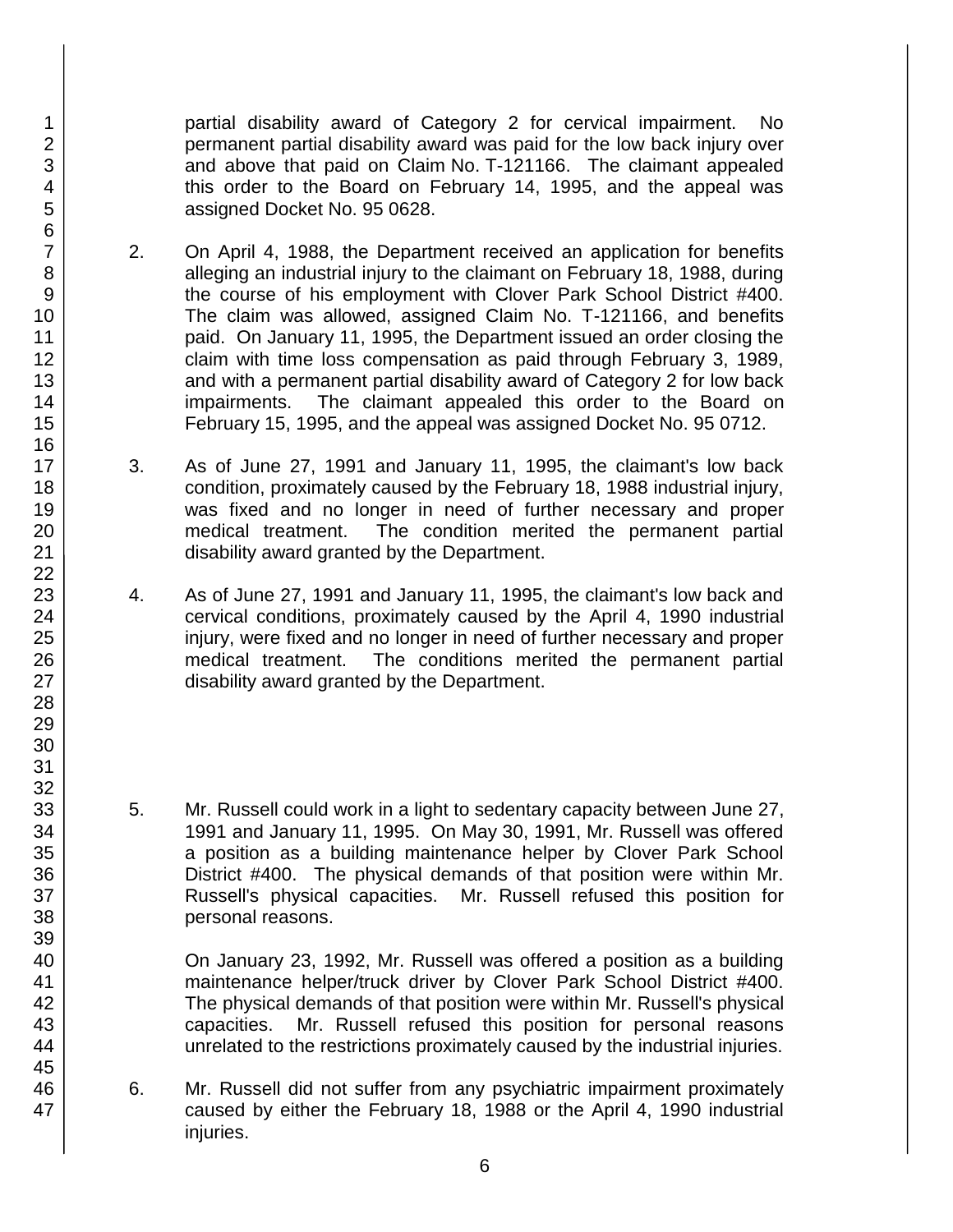7. Between June 27, 1991 and January 11, 1995, the claimant was capable of obtaining and performing gainful employment on a reasonably continuous basis, given his age, education, work history, and the combination of his industrially related cervical and lumbar conditions.

#### **CONCLUSIONS OF LAW**

- 1. The Board of Industrial Insurance Appeals has jurisdiction over the parties and subject matter of these appeals.
- 2. Between June 27, 1991 and January 11, 1995, the claimant was not a totally and temporarily disabled injured worker as a result of his February 18, 1988 or April 4, 1990 industrial injuries as contemplated by RCW 51.32.090.
- 3. Between June 27, 1991 and January 11, 1995, the claimant was not a permanently totally disabled worker as a result of his February 18, 1988 or April 4, 1990 industrial injuries as contemplated by RCW 51.08.160.
- 4. The January 11, 1995 order of the Department of Labor and Industries in Claim No. T-121166, that closed the claim with time loss compensation as paid through February 3, 1989, and with a permanent partial disability award of Category 2 for low back impairments, is correct and is affirmed.
- 5. The January 11, 1995 order of the Department of Labor and Industries in Claim No. T-332305, that closed the claim with time loss compensation as paid through June 26, 1991, and with a permanent partial disability award of Category 2 for cervical impairment and no further award for the low back over and above that paid on Claim No. T-121166, is correct and is affirmed.

It is so ORDERED.

Dated this 12th day of July, 1996.

BOARD OF INDUSTRIAL INSURANCE APPEALS

/s/\_\_\_\_\_\_\_\_\_\_\_\_\_\_\_\_\_\_\_\_\_\_\_\_\_\_\_\_\_\_\_\_\_\_\_\_\_ S. FREDERICK FELLER Chairperson

/s/\_\_\_\_\_\_\_\_\_\_\_\_\_\_\_\_\_\_\_\_\_\_\_\_\_\_\_\_\_\_\_\_\_\_\_\_\_

ROBERT L. McCALLISTER Member